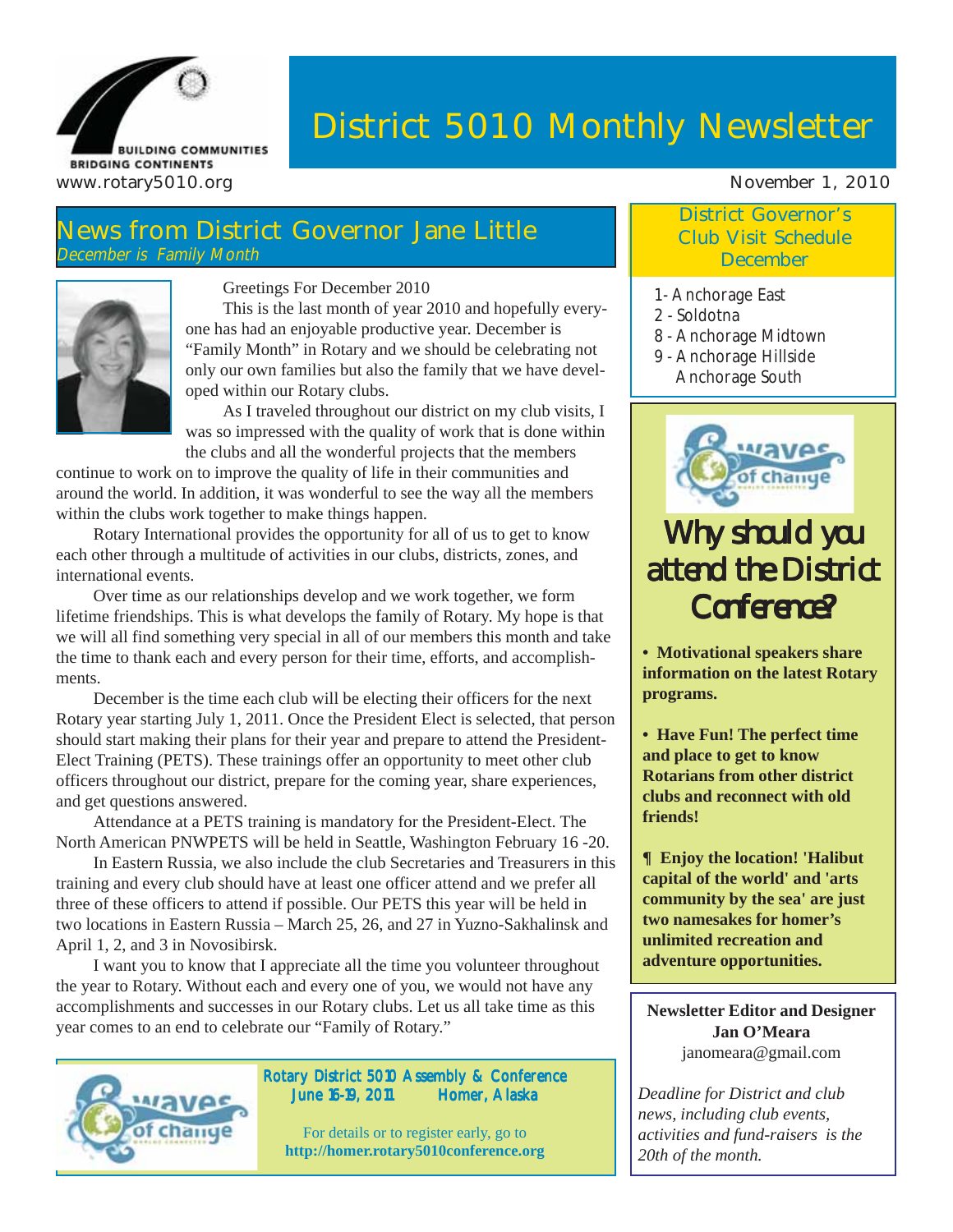## News fromDistrict Governor Jane Little **Russian Translation**

Приветствия в декабре 2010

Это последнее письмо в текущем 2010 году и я надеюсь, что этот год был для всех продуктивным и радостным. Декабрь месяц Семьи Ротари и этот месяц мы должны отметить не только в кругу своих родных, но и в кругу с теми, кто стал нашей семье благодаря Ротари.

Продолжается посещение клубов нашего округа и я потрясена теми большими делами, которые вешатся в клубах, теми великолепными проектами, которые воплощают в жизнь клубы, с целью улучшить жизнь в своих городах и селах, и во всем мире в целом. Особенно радует тот факт, что все члены клубов работают сообща, и благодаря их совместной работе происходят такие прекрасные дела.

Ротари Интернешенел благодаря всем мероприятиям на уровне клубов, округов, зон и других международных событий дает нам возможность лучше узнать друг друга. Крепятся наши отношения, мы работаем сообща, и наша дружба укрепляется на долгие годы. Вот что создает семью Ротари. Я уверена, что в этот месяц мы узнаем что-то особенное о членах нашего клуба, мы найдем время сказать каждому члену клуба слова благодарности за время, которое они тратят, за их усилия и достижения.

В декабре каждый клуб выберет своего президента и ответственных на следующий год, который начнется 1 июля 2011 года. Как только будет избран будущий президент, необходимо, чтобы он начал планировать свою работу, а также был бы готов поехать на учебу для будущих президентов. Этот тренинг дает возможность встретиться руководство клубов со своими коллегами всего округа, подготовится к своему году, поделиться опытом, получить ответы на вопросы.

Посещение учебы является обязательным. Вы можете выбрать одно из трех мест, где будет проходить учеба. Учеба, проводимая в российской части нашего округа предполагает присутствие секретарей и казначеев. Российским клубам необходимо определиться и командировать на учебу по крайней мере либо секретаря либо казначея. Учеба в этом году будет проходить в двух городах российской части округа - в Южно-Сахалинске с 25 по 27 марта и в Новосибирске с 1 по 3 апреля. Североамериканская учеба будет проходить в Сиэтле с 16 по 20 февраля.

Я хочу, чтобы все вы знали, насколько я благодарна вам всем за ваше время, которое вы добровольно отдаете Ротари. Только благодаря каждому из вас мы можем выполнить намеченные планы и достичь успеха в наших клубах. Давайте все вместе отметит месячник Семья Ротари.



**Conference** June 1619 2011 16 Homer, Alaska For details or to register early, go to http://homer.rotary5010conference.org

Rotary District 5010 Assembly &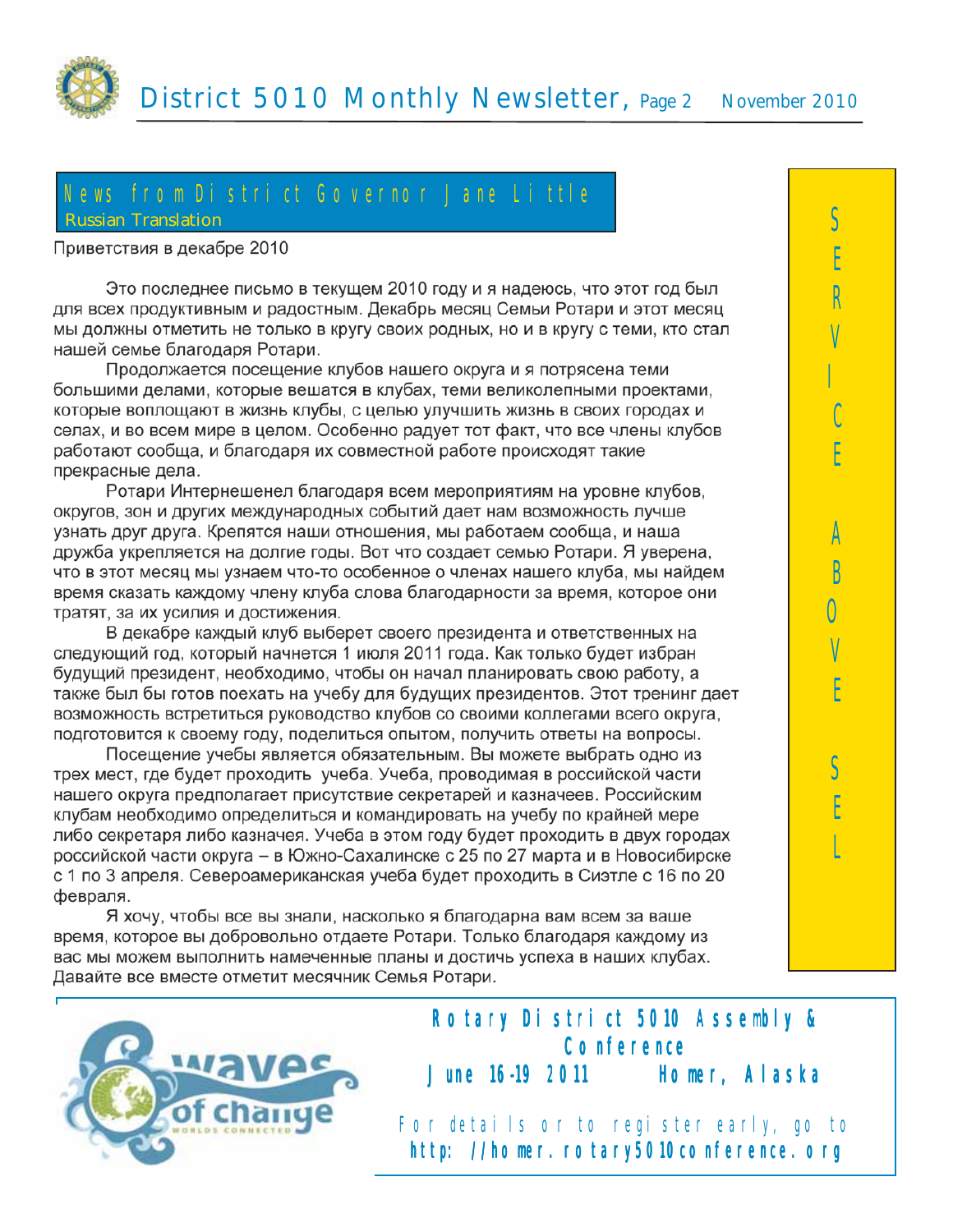

### **DG Jane's "Little" Adventure! by Candy Behrends, AG Southeast**

Just what do we mean when our District Governor does the SE/Yukon Swing? It means a whirlwind tour from Ketchikan to Whitehorse!

Jane visited the Rotary Clubs of Ketchikan First City, Ketchikan 2000, Petersburg, Sitka, Juneau-

> Gastineau, Juneau, Juneau Glacier Valley, Whitehorse, Whitehorse

Rendezvous and Whitehorse Midnight Sun; The Rotaract Club of Juneau Capital City and the Interact Clubs





of Juneau Douglas High School and Ketchikan High School. The Rotary Clubs of SE Alaska and Yukon, Canada are functioning well, have active and involved memberships. They are fundraising and have some wonderful projects, both locally and internationally. SE/ Yukon is indeed Building Communities and Bridging Continents! Rotary Centennial Bridge



*Top, Ketchikan First City Rotary President, Christa Bruce-Kotrc and DG Jane visit with Ketchikan High School Interact members. Above left, DG Jane attends the lighting of the "Whitehorse Inn" sign at the McBride Museum. Relighting the sign was a long-tern project of the Whitehorse Rotary Club. Above, DG Jane and Whitehorse Rendezvous Rotary Club president Peter Turner and Whitehorse Rotary Club president Rod Hill at the Rotary Centennial Bridge spanning the Yukon. Left, DG Jane and Whitehorse Midnight Sun Rotary Club president Steve Lee present club VP Jean-Francois Latour with his Paul Harris certificate and pin.*

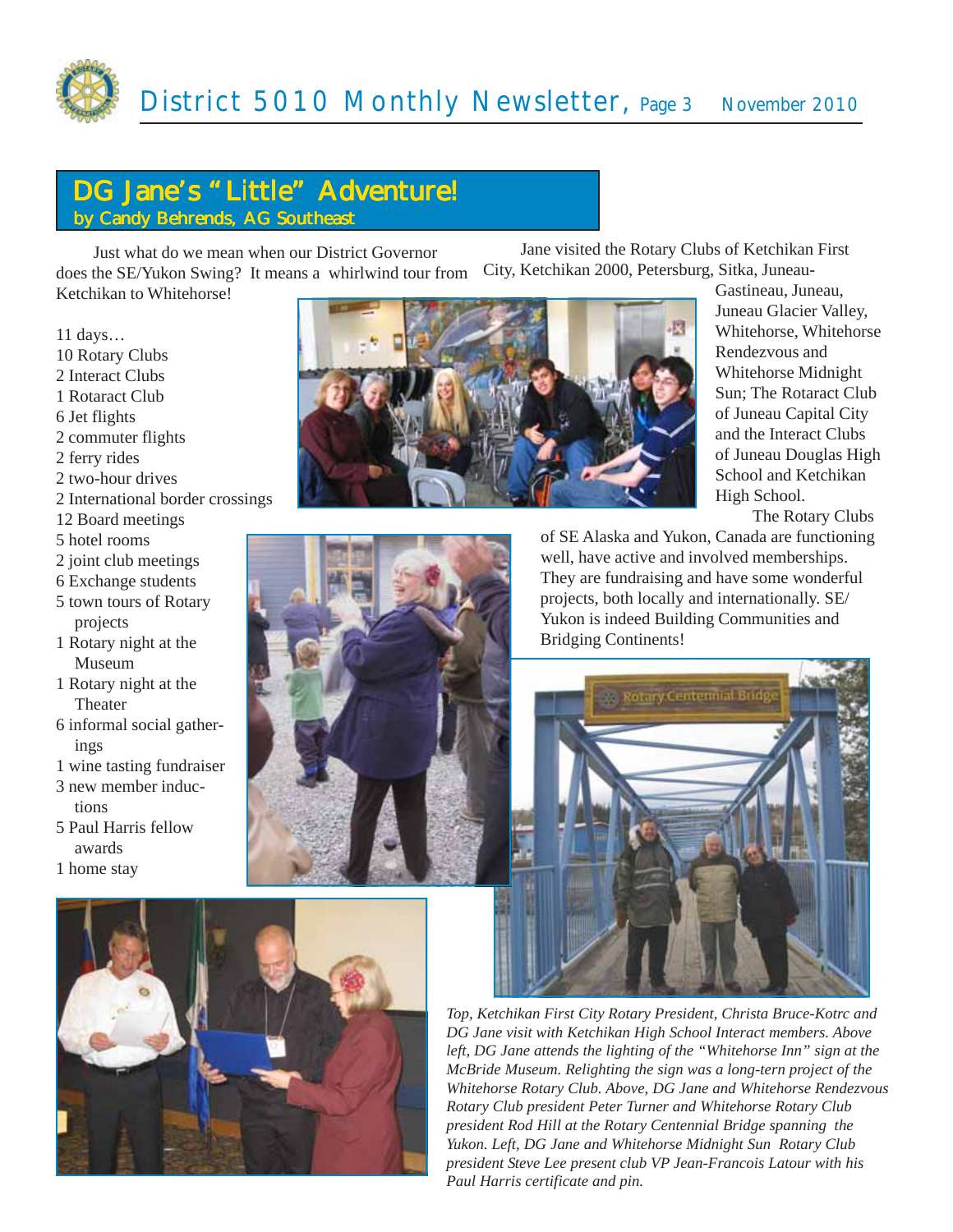#### **Bivalent oral polio vaccine delivers powerful blow By Dan Nixon**

The bivalent oral polio vaccine (bOPV) is proving to be a potent weapon in the global battle to eradicate the disease.

Developed to stop transmission of the type 1 and type 3 wild polioviruses simultaneously, bOPV was introduced in all four polio-endemic countries — Afghanistan, India, Nigeria, and Pakistan — in late 2009 and early 2010. It has helped reduce the incidence of polio in India to 39 cases as of 26 October, compared to 498 for the same period in 2009. The number of cases in Nigeria has fallen to 8 from 382 for that period.

"There's been the largest ever year-to-year drop in polio cases following the use of bOPV," says Dr. Bruce Aylward, director of the Global Polio Eradication Initiative (GPEI) at the World Health Organization.

The results of a field trial published in the British medical journal the *Lancet* in October underscore the effectiveness of the new vaccine. The randomized, doubleblind, controlled trial, conducted by WHO between August and December 2008, involved 830 newborns in India who received bOPV or another polio vaccine.

#### **For the entire story, go to www.rotary.org**

#### Rotarians stepping up to meet \$200M challenge by John F. Germ, Chair Rotary's US\$200M Challenge Committee

Great strides have made this Rotary year to keep Rotarians actively engaged in Rotary's US\$200M Challenge. To date we have raised over US\$ 152 million. As current Rotarians, you have a unique opportunity to ensure that your tenure be remembered as the period in which Rotarians raised US\$200 million to eradicate polio. We are this close to eradicating polio and with your efforts and support we will be even closer.

In celebration of World Polio Day, The Rotary Foundation offered a 2 for 1 recognition promotion during the week of 18-24 October. In this one week alone, we raised US\$3.3 million. This is more than was raised the entire 2009-10 year from online contributions to all TRF programs combined. It is an amazing display of what Rotarians can accomplish when it comes to the task of polio eradication.

To better assist you, the resources listed below are available:

• Check out our revamped End Polio Now website featuring our This Close campaign

• Keep track of our progress in reaching \$200 Million

• Reference rotary.org for fundraising ideas in your community

As a reminder, clubs are encouraged to contribute a minimum of US\$2,000 for each Rotary year of this campaign. Districts are encouraged to contribute 20% or more of their DDF each Rotary year. If your district has not made a contribution from the 2010-11 DDF please contact your Governor and consider a contribution. You

can also contribute from the 2011-12 DDF at this time and it will help us reach the \$200 Million by New

Orleans. Certificates of appreciation will be issued at the end of the Rotary year to those clubs and districts that meet these goals.

Thank you for your continued support and dedication to Rotary's US \$200 Million Challenge. Your hard work is instrumental in meeting our commitment to The Bill and Melinda Gates Foundation and brings us one step closer to eradicating polio forever. By Building Communities – Bridging Continents, together we will END POLIO NOW.

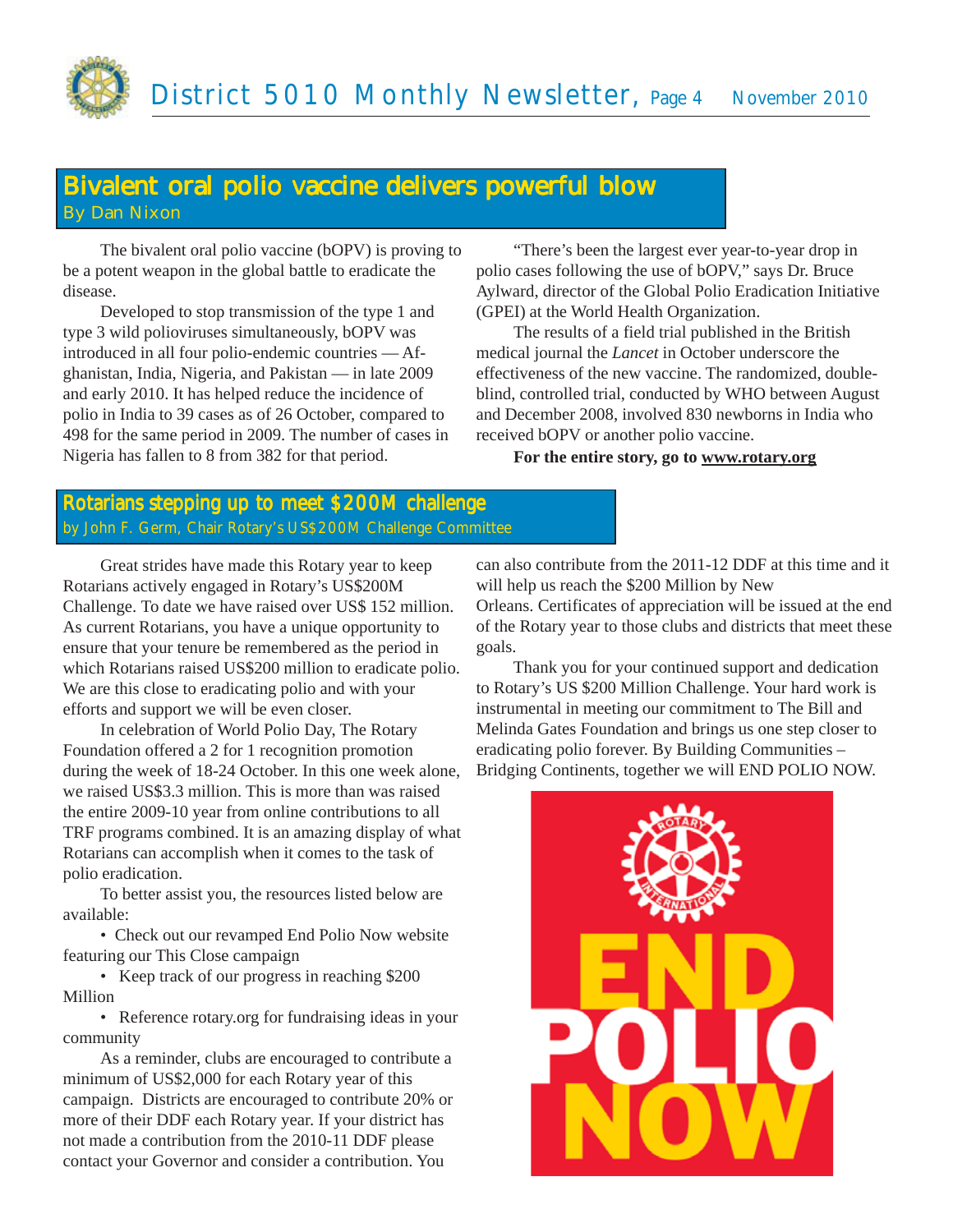

#### **Wasilla and Suva Rotary Clubs join forces on Fiji sanitation project Contributed by Holly Gittlein, Wasilla Rotary Club**

For nearly two years the Rotary Pacific Water For Life Foundation (RPWFLF) has been working throughout the Fijian Islands bringing safe, sustainable drinking water to over 85 rural communities. In 2009, the foundation recognized its responsibility of treating the other end of the water spec-

trum: waste water. Executive officer Resina Koroi and a member of Rotary Club of Suva states, "We realized that if we provide safe drinking water then we also must begin to address the increased impact that water has on sanitation and





*Top, current sanitation systems in Fijian villages. Above, Holly Gittlein with some of the children who will be able to live healthier lives because of the project. Next column, workers on the banana trenches that will filter and cleanse wastewater that flows to the sea. Next page, workers inspect banana trench.* (Photos provided by Holly Gittlein)



wastewater issues in our project communities." It was time for the foundation to get dirty.

In February 2009, Holly Gittlein, Wasilla Rotarian and a Past Ambassadorial Scholar and volunteer for RPWFLF, designed the foundation's pilot project in sanitation focusing on finding affordable, low-tech solutions that could be used in a variety of situations. The result was introducing an array of technologies such as: composting toilets, grey water coconut soakers, and Banana Trenches into a small Fijian community located on the Coral Coast. Beyond improving village health, Gittlein's project aimed at protecting the coral reef environment surrounding the village.

Nutrients from wastewater flush coral reef systems in excess, causing algal and Ciano bacteria blooms, degrading the reef and choking the coral. Most rural Fijian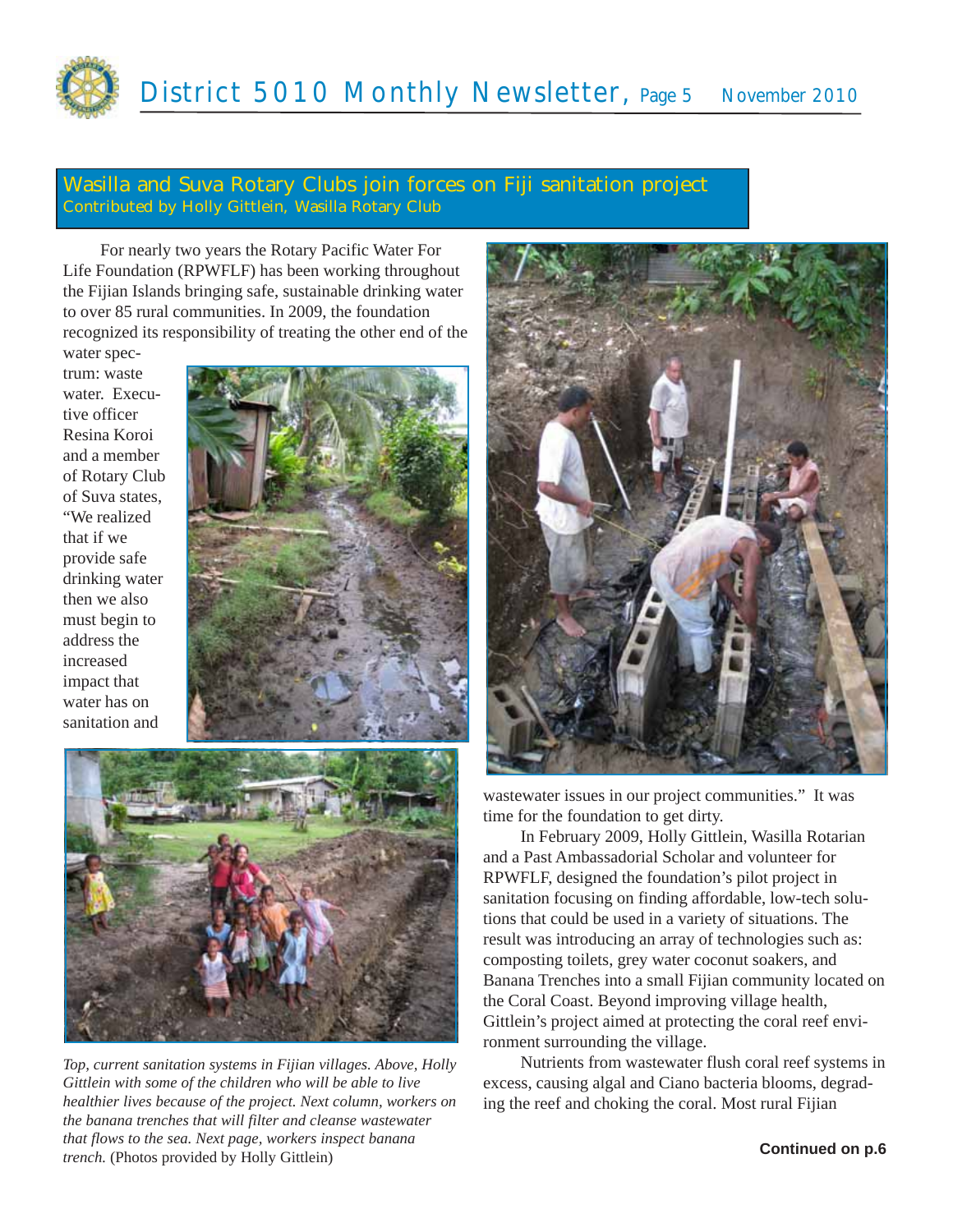

#### **. . . Fijian sanitation project promises healthier lives for villagers Continued from p. 5**

villages live a subsistence lifestyle and are dependent on the coral reefs for their everyday food, thus making the negative effects of wastewater contamination both detrimental to drinking water sources and the very environment from which they survive. The Banana Trench, designed by Andrew Dakers of Eco Eng. New Zealand, was created to capture wastewater effluent as it runs out of septic tanks and utilizes the nitrogen absorbing roots of banana plants to keep harmful nutrients from entering the delicate reef ecosystem, thus protecting the village's food source. More significantly, Fijians identify themselves culturally through their intimate relationship with the sea and land. By protecting the ocean, corals and rivers this project also focuses on conserving Fijian heritage.

The success of RPWFLF's pilot project encouraged the foundation to seek more funding and propelled Gittlein into writing grants to achieve these goals. In October 2009, a RI competitive matching grant of USD\$95,000 was awarded to host Rotary Club of Suva East, Fiji and international partner the Rotary Club of Wasilla, Alaska, to supply three communities with effective, low-tech, affordable waste water treatment technologies and educational training. Additional funding was received from Rotary Clubs of Orinda, California; Auckland East, New Zealand; and Denver, Colorado. This grant was one of only 16 competitive matching grants awarded by RI in 2009. Technologies from the pilot project as well as wetlands and other methods will be used to address the diverse wastewater dilemmas at project sites.

In an effort to build local capacity, the sanitation projects function as a partnership between the Foundation and the communities; the former providing the funding and the community providing the manpower to facilitate the construction. To ensure sustainability, each community sets up a wastewater committee or Rotary Community Corps, composed of equal numbers of women and men, that works hand in hand with the foundation and Rotarians during infrastructure designing and implementation. Villagers gain knowledge and skills as they work with experts during the construction process in order to problem shoot and manage their wastewater systems long after project completion. The grant also covers educational workshops, which play a critical role in improving local knowledge about wastewater management issues, improving local capacity to deal with these issues and empowering the wastewater committee to ensure the sustainability of the project.

RPWFLF was also awarded an NZ Aid KOHA-PICD grant in November 2009 to complete two more sanitation projects and in 2010 plans to continue its trek across Fiji, working towards sustainable solutions to wastewater and sanitation issues.

However, the journey down this 'dirty' road is looking too short, unless funding can be secured for future projects. The Rotary Club of Suva East and RPWFLF can do the hard work and complete sustainable projects, but needs overseas clubs to provide funds. Join them in the effort to protect villages and precious coral reef ecosystems with your pledges for the next round of sanitation projects. Even better, come over to Fiji and help them deliver these cutting edge sanitation systems and enjoy the satisfaction of seeing first hand what a major change sanitation makes to the lives of people. Clubs can get in touch with Suva East at; http:// www.rotary.org.nz/

club.cfm?ID=38projects@waterforlife.org

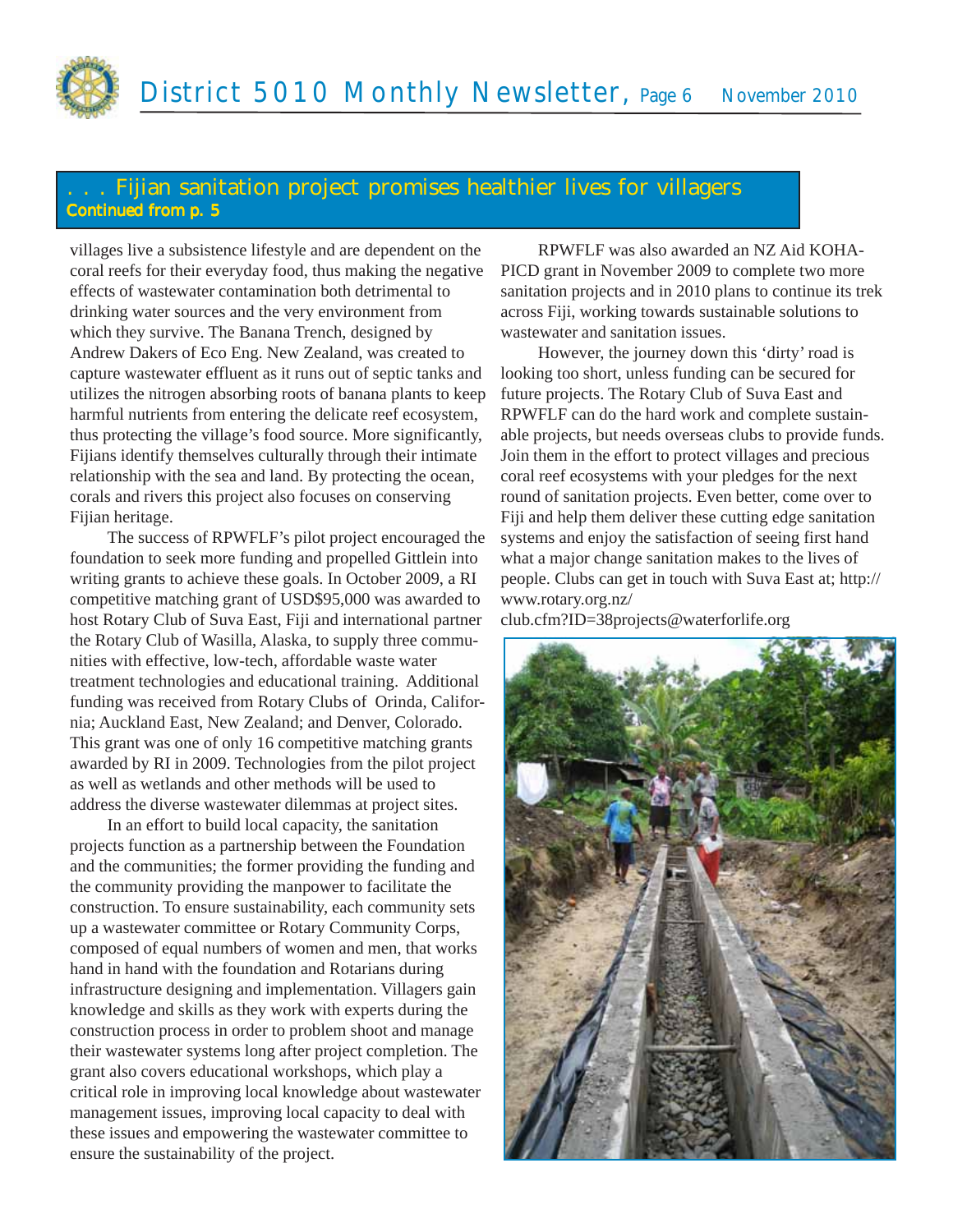

## Club Focus – Projects and Fund-raisers

#### **Anchorage Rotary Club World Community Service Committee News**

**Russia** - Lloyd Morris, Carol Butler and Cheryl Myers attended the grand opening of the Barnaul physiotherapy clinic that ARC funded during President Tim's Rotary year. Our funding plus a Rotary International Matching Grant allowed a physiotherapy room to be added to the only sports training/workout facility (Invasport) for people with disabilities in that Siberian city of 750,000 people. People with physical and mental challenges train alongside ParaOlympians and the entire facility is down a steep flight of stairs. Accessibility is a huge roadblock in Barnaul and, because of that, people with disabilities are isolated. Perhaps due to their invisibility, they feel ostracized. We were happy to shed publicity on the situation as the opening was covered by the local TV station and Cheryl (as a physical therapist) was interviewed both on TV and on a one hour news radio show. We further met with a number of sports physicians at a local hospital. The Russians were interested in health care accessibility and delivery differences between our countries. It was a wonderful trip and the Barnaul Rotarians welcomed us with open hearts. We were pleased to bestow a Vocational Service award to both the Barnaul Rotary Club and to Igor Kuznetsov, the athlete extraordinaire and director of the Invasport Facility.

**Honduras** - ARC VP Laura Edmondson and her husband are leading a water and sanitation project trip to Cholucteca, Honduras, January 15-23, 2011. This is a WCS project that began a number of years ago by the Corpus Christi Rotary Club. They committed \$16,100.00, our club committed \$10,000.00, other clubs and District 5010 donated an additional \$25,837.00, District 5930 donated \$20,000.00 and an RI Matching Grant of \$25,000.00 was obtained That's the power of Rotarians and the power of the grant system (Your Paul Harris donations at work!) Please contact Laura if you are interested in going on this Rotary trip.

#### **Anchorage Rotary Club Community Projects**

**Rainbow Connection** - Susan DiMaggio and her dynamic committee raised \$30,000.00 towards covering the Rainbow Connection's arena so riders can extend their

riding season, never get rained-out and not have to worry about moose and bears while they ride! Thanks to Susan and her committee and to the ARC!



#### **Juneau Gastineau Foundation Auction big success**

We held our annual Foundation Auction for 2010 at our Nov. 18 regular meeting. We raised nearly \$10,500, of which \$4,700 was from the outcry auction, ably conducted by Club Administration chair John Wynne. Colleen Torrence, our Foundation Chair organized the event, assisted by Past Presidents Linda Blefgen and Sharon Barton, Treasurer Julie Olson, and two fairly new members, BJ Barnes and Annette Smith. There will be several Paul Harris awards coming out of this event and the generosity of all who took part in it.

Subsequent to that event, the club's board of directors met and approved a \$500 donation to District 7020's Haiti efforts. The Polio Plus campaign was the big winner here, though.



#### **Juneau Interact Club sleeps out for homeless**

On Nov. 7, 19 members of the Juneau-Douglas High School Interact Club spent the night camped out in cardboard shanties on the Riverbend Elementary School basketball court to draw attention to the plight of Juneau's homeless teens. This year, 194 students in the Juneau school district have been identified as homeless.

After the sleepout, the Interact group walked to Safeway to display signs and hand out pamphlets to try to raise additional funds. So far this year they have raised more than \$1,500, not counting this events efforts. Money raised is divided between the Glory Hole for family food boxes and the district homeless fund.

Joining the students during the sleepout were Juneau Douglas High School teacher and Juneau-Gasineau Rotarian Dixie Weiss and Rotarian Doug Eckland.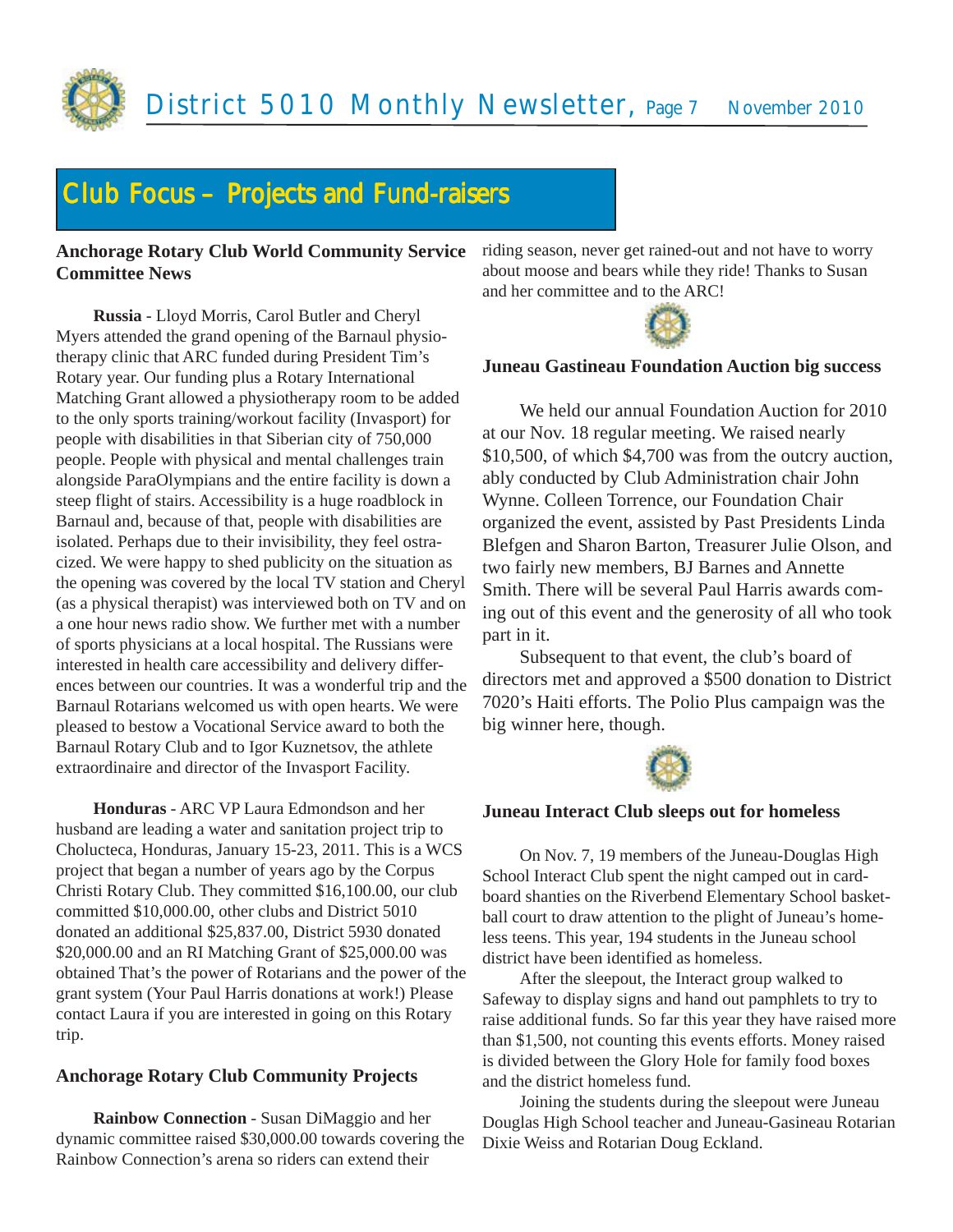

# Club Focus – Projects and Fund-raisers

#### **Juneau Rotaract Club Raises Breast Cancer Awareness**

Juneau Rotaract Club's "Oktoberfest for Breasts" raised \$11,000 for the breast cancer fight. The money was donated to Juneau's Cancer Connection.



#### **Wasilla Sunrise Rotary Club donates cash to Wasilla Food Pantry**

At its Nov. 16 meeting, Wasilla Sunrise Rotary Club President Dan Molina announced cash collections for the Wasilla Food Pantry. Molina said, "with a simple request for cash, the Rotary Club chipped in \$1,035." The club then matched the amount with another \$500 for a total donation of \$1,535.

Eddie Ezelle, of The Food Pantry of Wasilla was really appreciative of the cash donation, especially at this time of year. Additional contributions can be made to The Food Pantry of Wasilla at 501 E Bogard Rd., Wasilla, AK 99654-7109 (907) 357-3769.



After that: \$380

**Whitehorse Exchange Students turn spaghetti into shelter! by Bonnie Venton Ross**

Neither Andy Dake nor Lara Slugh had ever hosted a spaghetti dinner before last month. All they knew was that they wanted to raise money to buy two ShelterBoxes and pass forward their good fortune to others in need.

But now they know that, in Whitehorse, the fastest way to raise money for a great cause is with a plate, fork, spaghetti, and great volunteers.

The spaghetti dinner at the CYO Hall on Nov. 7 sold out, with 120 plates at \$15 each - raising \$1,800 alone! Then, their silent auction raised another \$736 boosted by the donation of two prints by renowned Yukon artist, Jim Robb, who was also there for dinner. The cash donations the two students took in contributed another \$583, as donors lined up to sample Indian desserts made by Andy and Swiss chocolate provided by Lara.

When all was said and done, an amazing \$3734 was raised - nearly enough for FOUR ShelterBoxes!





*For every dollar spent through our Easy Biz Account, the District earns a mile!*

And you still earn your own miles from

Call Joni Gerharz with Travel Services, identify yourself as being with Rotary, and she'll get you started. 907-745-2148 or 800-478-2148